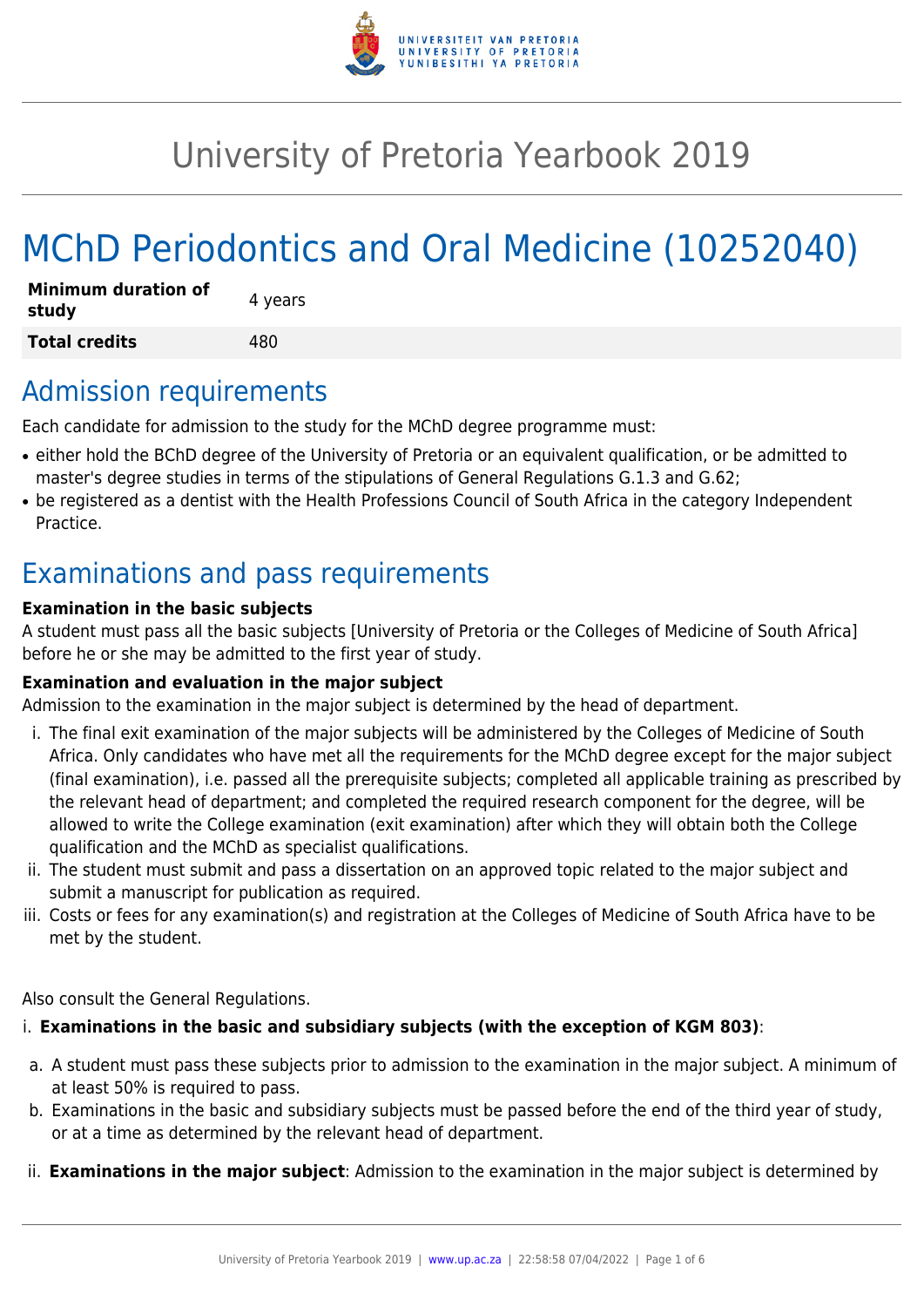

the relevant head of department.

iii. If a student fails one or more of the basic subjects, subsidiary subjects or the major subject, the relevant head of department may recommend to the examination moderating meeting, that he or she be admitted to a supplementary examination. A student who has been admitted to a second examination in a basic subject must write the examination during the next examination period. Second examinations in the major subject may only take place after a minimum period of six months has elapsed since the examination in which the student failed.

#### **NB**:

- a. In view of the fact that a postgraduate student may repeat an examination in any subject only once, a student who fails a second examination will have to discontinue the programme. In this event, a student who has been holding a registrarship, will have to vacate the position as soon as possible after one calendar month's notice to the University of Pretoria and/or other recognised training institution, where applicable.
- b. If a student is admitted to a second examination in the major subject, the relevant head of department will determine whether he/she has to vacate the registrarship at the end of the training period, or immediately after the second examination.
- iv. **Subminimum**: In order to pass in the major subject a student must obtain a subminimum of 50% in all the sections of the examination, with a final mark of at least 50%.
- v. The stipulations of the General Regulations are applicable with regard to attendance courses.
- vi. In addition to the stipulations already mentioned, a dissertation on a topic related to the major subject must also be submitted. In order to pass in the final examination, a pass mark must also be obtained for the dissertation.

### Exemption

Exemption may be granted by the Dean, on the recommendation of the relevant head of department by virtue of comparable training and/or experience in terms of the requirements of School Regulations, with the proviso that exemption from the examination and evaluation in the major subject may not be granted.

**Please note**: The regulations of the Health Professions Council of South Africa, as published in the Government Gazette No. 4631 of 11 January 1991 – Notice No. R.40 (as amended), will be used as a criterion in determining the period of exemption.

### Pass with distinction

A student who obtains a final mark of at least 75% (with the first attempt) in the major subject qualifies to obtain the degree with distinction.

An MChD student, who has obtained at least 75% with the first attempt in both his major subject and the dissertation, will receive the degree with distinction.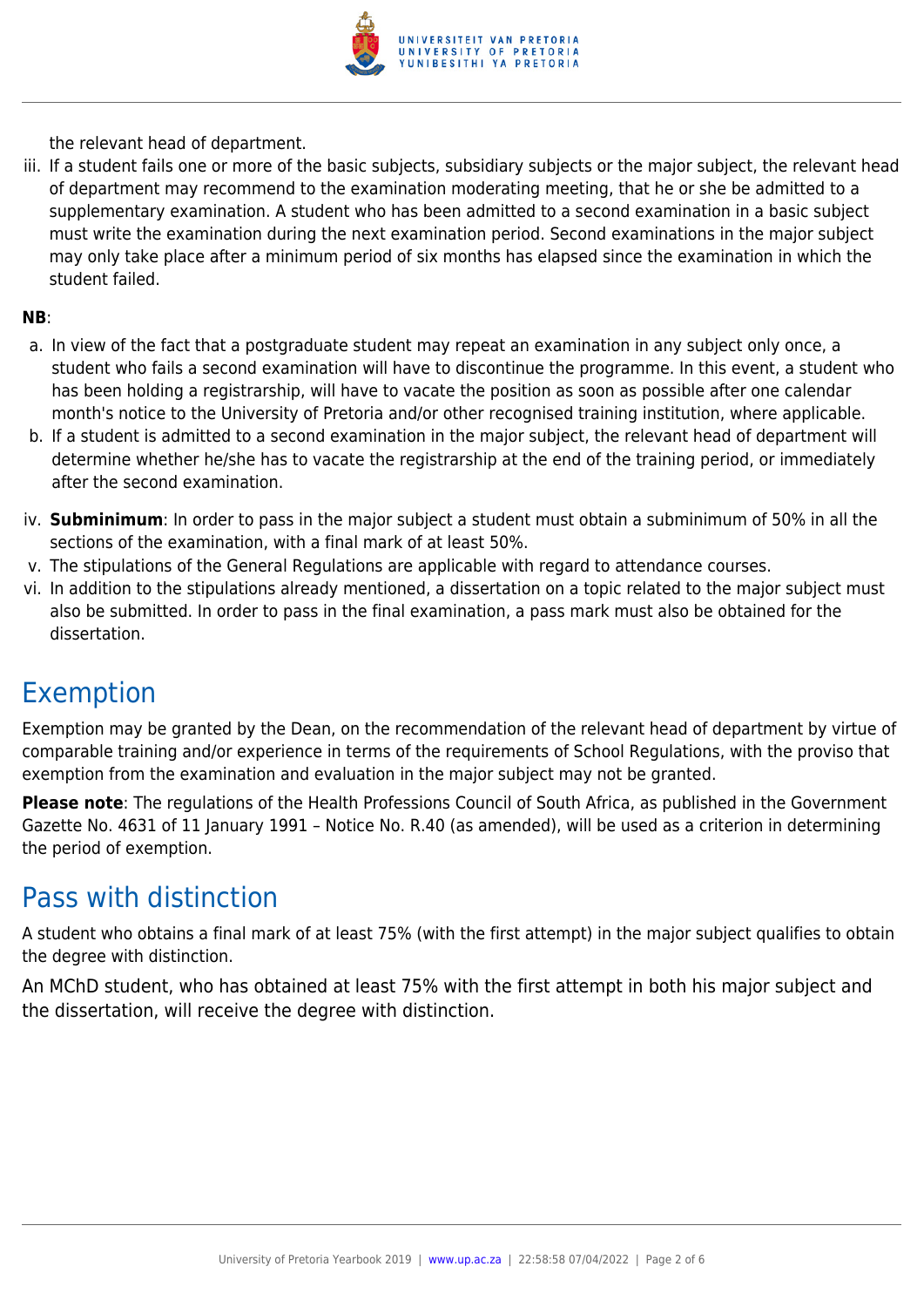

# Curriculum: Year 1

#### **Minimum credits: 300**

#### **Core modules**

[Anatomy 873](https://www.up.ac.za/faculty-of-education/yearbooks/2019/modules/view/ANA 873) (ANA 873) - Credits: 36.00 [General pathology 808](https://www.up.ac.za/faculty-of-education/yearbooks/2019/modules/view/APA 808) (APA 808) - Credits: 24.00 [Ethics and human rights 800](https://www.up.ac.za/faculty-of-education/yearbooks/2019/modules/view/EHR 800) (EHR 800) - Credits: 0.00 [Pharmacology 870](https://www.up.ac.za/faculty-of-education/yearbooks/2019/modules/view/FAR 870) (FAR 870) - Credits: 24.00 [Physiology 806](https://www.up.ac.za/faculty-of-education/yearbooks/2019/modules/view/FSG 806) (FSG 806) - Credits: 36.00 [Oral biology 800](https://www.up.ac.za/faculty-of-education/yearbooks/2019/modules/view/MDB 800) (MDB 800) - Credits: 24.00 [Oral pathology 803](https://www.up.ac.za/faculty-of-education/yearbooks/2019/modules/view/MPG 803) (MPG 803) - Credits: 24.00 [Orthodontics 800](https://www.up.ac.za/faculty-of-education/yearbooks/2019/modules/view/ORD 800) (ORD 800) - Credits: 36.00 [Dissertation: Periodontics and oral medicine 891](https://www.up.ac.za/faculty-of-education/yearbooks/2019/modules/view/PDL 891) (PDL 891) - Credits: 180.00 [Periodontics and oral medicine 802](https://www.up.ac.za/faculty-of-education/yearbooks/2019/modules/view/PMG 802) (PMG 802) - Credits: 24.00 [Prosthodontics 802](https://www.up.ac.za/faculty-of-education/yearbooks/2019/modules/view/PRD 802) (PRD 802) - Credits: 24.00 [Applied research methodology 802](https://www.up.ac.za/faculty-of-education/yearbooks/2019/modules/view/TNM 802) (TNM 802) - Credits: 0.00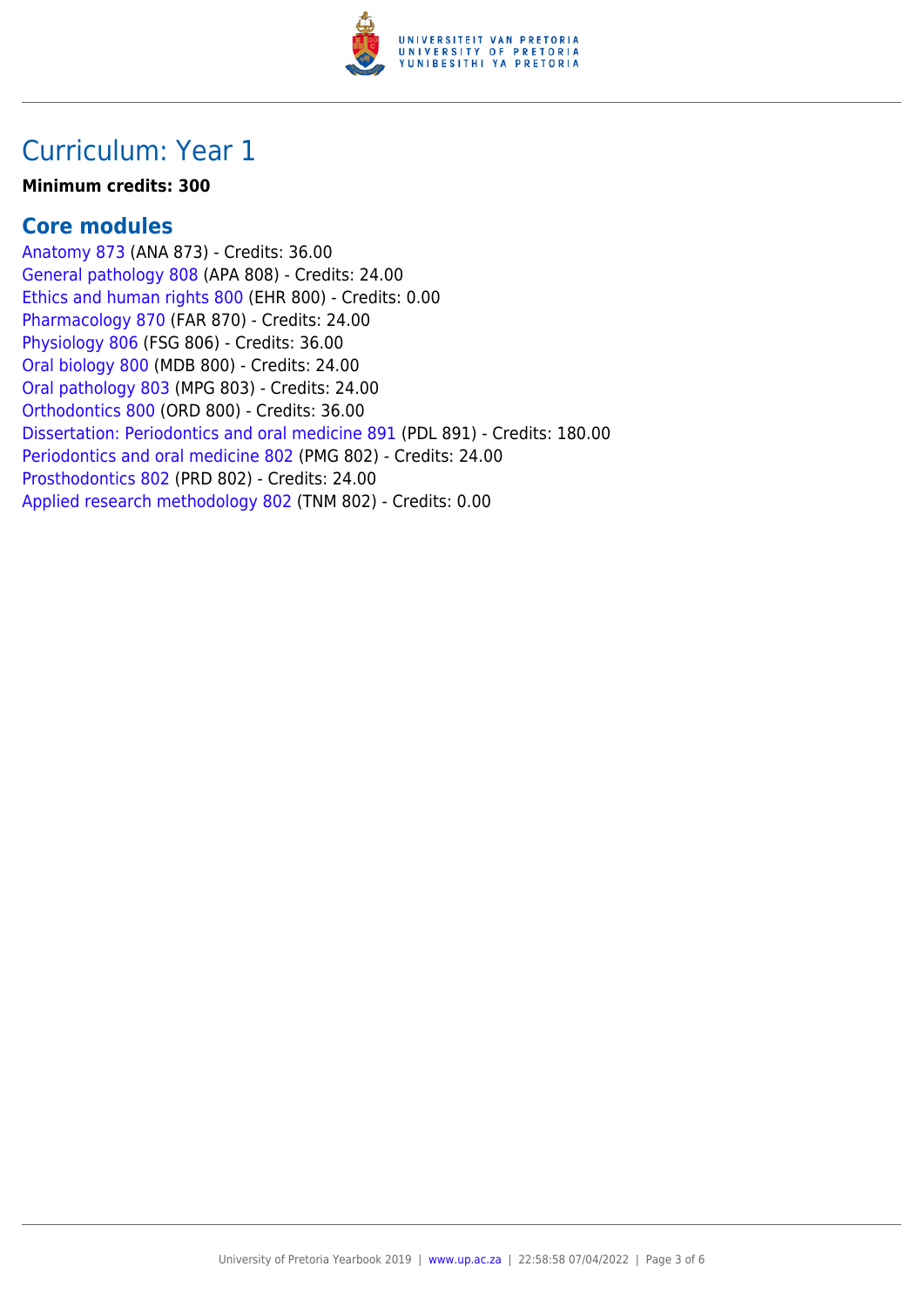

# Curriculum: Year 2

#### **Minimum credits: 300**

#### **Core modules**

[Anatomy 873](https://www.up.ac.za/faculty-of-education/yearbooks/2019/modules/view/ANA 873) (ANA 873) - Credits: 36.00 [General pathology 808](https://www.up.ac.za/faculty-of-education/yearbooks/2019/modules/view/APA 808) (APA 808) - Credits: 24.00 [Ethics and human rights 800](https://www.up.ac.za/faculty-of-education/yearbooks/2019/modules/view/EHR 800) (EHR 800) - Credits: 0.00 [Pharmacology 870](https://www.up.ac.za/faculty-of-education/yearbooks/2019/modules/view/FAR 870) (FAR 870) - Credits: 24.00 [Physiology 806](https://www.up.ac.za/faculty-of-education/yearbooks/2019/modules/view/FSG 806) (FSG 806) - Credits: 36.00 [Oral biology 800](https://www.up.ac.za/faculty-of-education/yearbooks/2019/modules/view/MDB 800) (MDB 800) - Credits: 24.00 [Oral pathology 803](https://www.up.ac.za/faculty-of-education/yearbooks/2019/modules/view/MPG 803) (MPG 803) - Credits: 24.00 [Orthodontics 800](https://www.up.ac.za/faculty-of-education/yearbooks/2019/modules/view/ORD 800) (ORD 800) - Credits: 36.00 [Dissertation: Periodontics and oral medicine 891](https://www.up.ac.za/faculty-of-education/yearbooks/2019/modules/view/PDL 891) (PDL 891) - Credits: 180.00 [Periodontics and oral medicine 802](https://www.up.ac.za/faculty-of-education/yearbooks/2019/modules/view/PMG 802) (PMG 802) - Credits: 24.00 [Prosthodontics 802](https://www.up.ac.za/faculty-of-education/yearbooks/2019/modules/view/PRD 802) (PRD 802) - Credits: 24.00 [Applied research methodology 802](https://www.up.ac.za/faculty-of-education/yearbooks/2019/modules/view/TNM 802) (TNM 802) - Credits: 0.00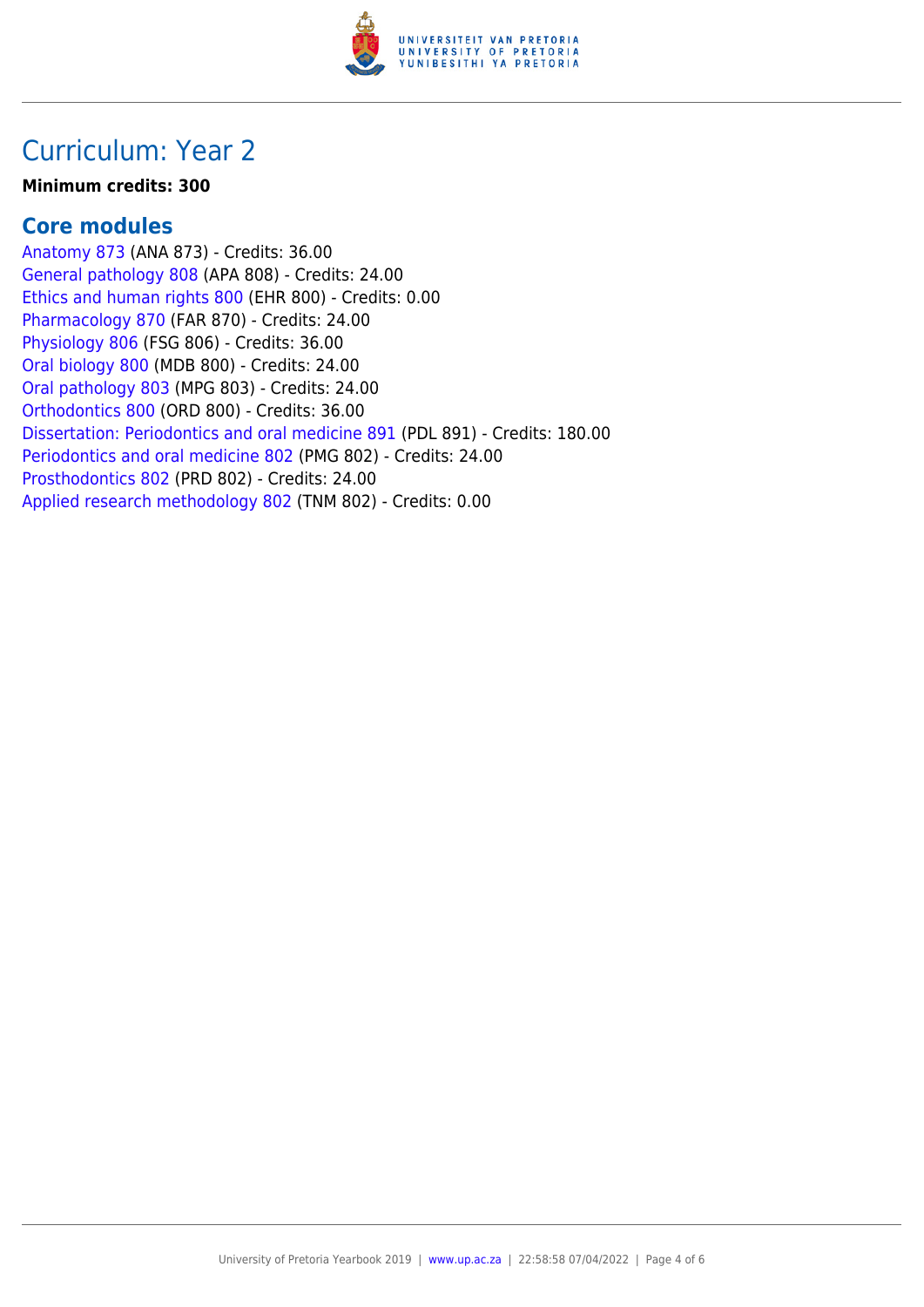

# Curriculum: Year 3

**Minimum credits: 276**

### **Core modules**

[Oral pathology 803](https://www.up.ac.za/faculty-of-education/yearbooks/2019/modules/view/MPG 803) (MPG 803) - Credits: 24.00 [Dissertation: Periodontics and oral medicine 891](https://www.up.ac.za/faculty-of-education/yearbooks/2019/modules/view/PDL 891) (PDL 891) - Credits: 180.00 [Periodontics and oral medicine 802](https://www.up.ac.za/faculty-of-education/yearbooks/2019/modules/view/PMG 802) (PMG 802) - Credits: 24.00 [Applied research methodology 802](https://www.up.ac.za/faculty-of-education/yearbooks/2019/modules/view/TNM 802) (TNM 802) - Credits: 0.00